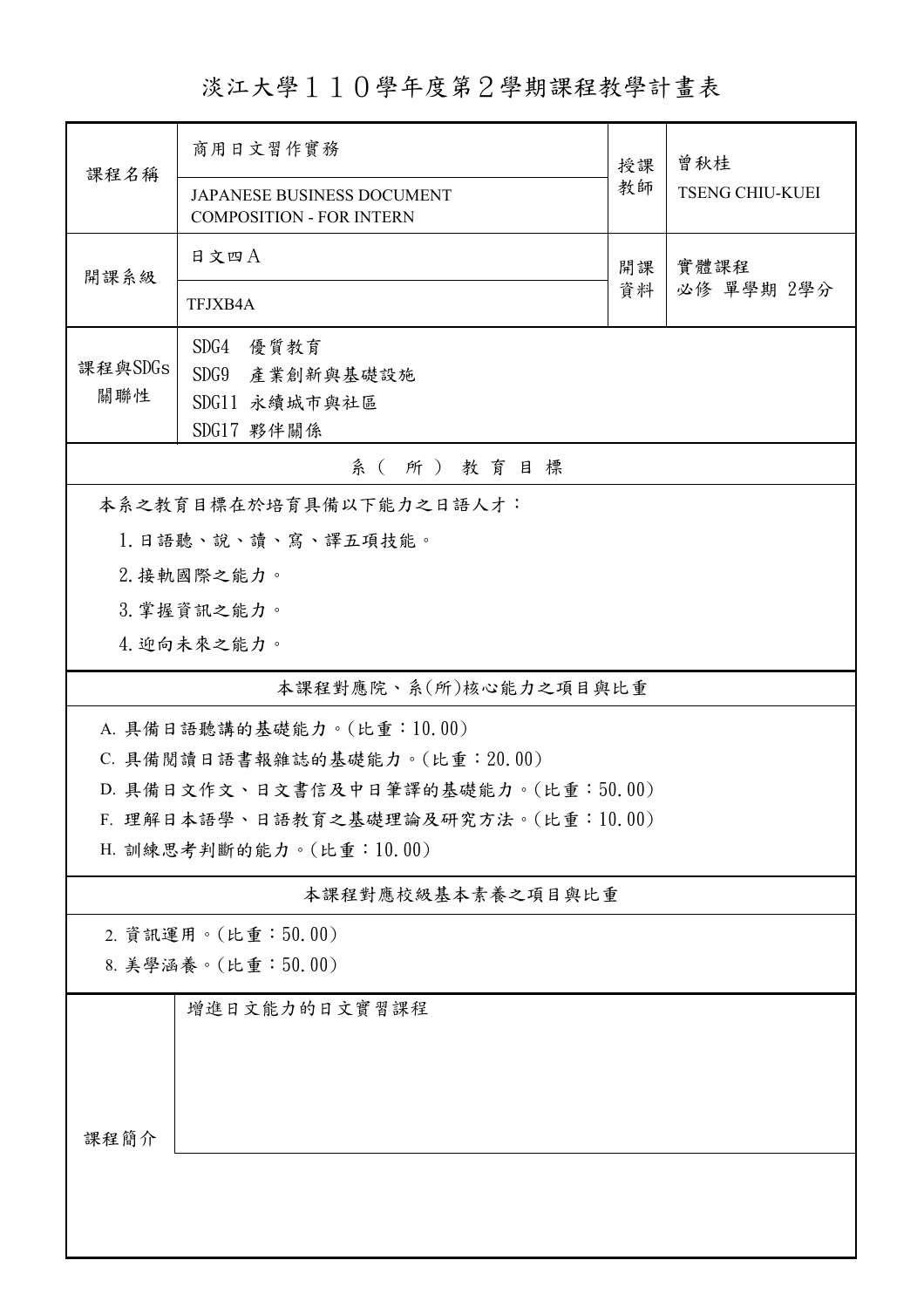|                                                                                                                                        |                                                                         |                                   | Internship in Japanese            |                                   |         |  |  |
|----------------------------------------------------------------------------------------------------------------------------------------|-------------------------------------------------------------------------|-----------------------------------|-----------------------------------|-----------------------------------|---------|--|--|
|                                                                                                                                        |                                                                         |                                   |                                   |                                   |         |  |  |
|                                                                                                                                        | 本課程教學目標與認知、情意、技能目標之對應                                                   |                                   |                                   |                                   |         |  |  |
|                                                                                                                                        | 將課程教學目標分別對應「認知(Cognitive)」、「情意(Affective)」與「技能(Psychomotor)」<br>的各目標類型。 |                                   |                                   |                                   |         |  |  |
| 一、認知(Cognitive):著重在該科目的事實、概念、程序、後設認知等各類知識之學習。<br>二、情意(Affective):著重在該科目的興趣、倫理、態度、信念、價值觀等之學習。<br>三、技能(Psychomotor):著重在該科目的肢體動作或技術操作之學習。 |                                                                         |                                   |                                   |                                   |         |  |  |
| 序<br>號                                                                                                                                 | 教學目標(中文)                                                                |                                   |                                   | 教學目標(英文)                          |         |  |  |
| $\mathbf{1}$                                                                                                                           | 增加日文能力                                                                  |                                   |                                   | Promote Japanese language ability |         |  |  |
|                                                                                                                                        |                                                                         |                                   |                                   | 教學目標之目標類型、核心能力、基本素養教學方法與評量方式      |         |  |  |
| 序號                                                                                                                                     |                                                                         | <br> 目標類型   P. 系(所) <br>核心能力      | 校級<br>基本素養                        | 教學方法                              | 評量方式    |  |  |
| $\mathbf{1}$                                                                                                                           | 技能                                                                      | <b>ACDFH</b>                      | 28                                | 講述、實作、體驗                          | 實作、活動參與 |  |  |
|                                                                                                                                        | 授課進度表                                                                   |                                   |                                   |                                   |         |  |  |
| 週次                                                                                                                                     | 日期起訖                                                                    |                                   |                                   | 內 容 (Subject/Topics)              | 備註      |  |  |
|                                                                                                                                        | $111/02/21$ ~<br>111/02/25                                              |                                   | Promote Japanese language ability |                                   |         |  |  |
| $\overline{c}$                                                                                                                         | $111/02/28$ ~<br>111/03/04                                              | Promote Japanese language ability |                                   |                                   |         |  |  |
| 3                                                                                                                                      | $111/03/07$ ~<br>111/03/11                                              | Promote Japanese language ability |                                   |                                   |         |  |  |
| 4                                                                                                                                      | $111/03/14$ ~<br>111/03/18                                              | Promote Japanese language ability |                                   |                                   |         |  |  |
| 5                                                                                                                                      | $111/03/21$ ~<br>111/03/25                                              | Promote Japanese language ability |                                   |                                   |         |  |  |
| 6                                                                                                                                      | $111/03/28$ ~<br>111/04/01                                              | Promote Japanese language ability |                                   |                                   |         |  |  |
|                                                                                                                                        | $111/04/04$ ~<br>111/04/08                                              |                                   | Promote Japanese language ability |                                   |         |  |  |
| 8                                                                                                                                      | $111/04/11$ ~<br>111/04/15                                              |                                   | Promote Japanese language ability |                                   |         |  |  |
| 9                                                                                                                                      | $111/04/18$ ~<br>111/04/22                                              |                                   | Promote Japanese language ability |                                   |         |  |  |
| 10                                                                                                                                     | $111/04/25$ ~<br>111/04/29                                              | 期中考試週                             |                                   |                                   |         |  |  |
| 11                                                                                                                                     | $111/05/02$ ~<br>111/05/06                                              | Promote Japanese language ability |                                   |                                   |         |  |  |
| 12                                                                                                                                     | $111/05/09$ ~<br>111/05/13                                              |                                   | Promote Japanese language ability |                                   |         |  |  |